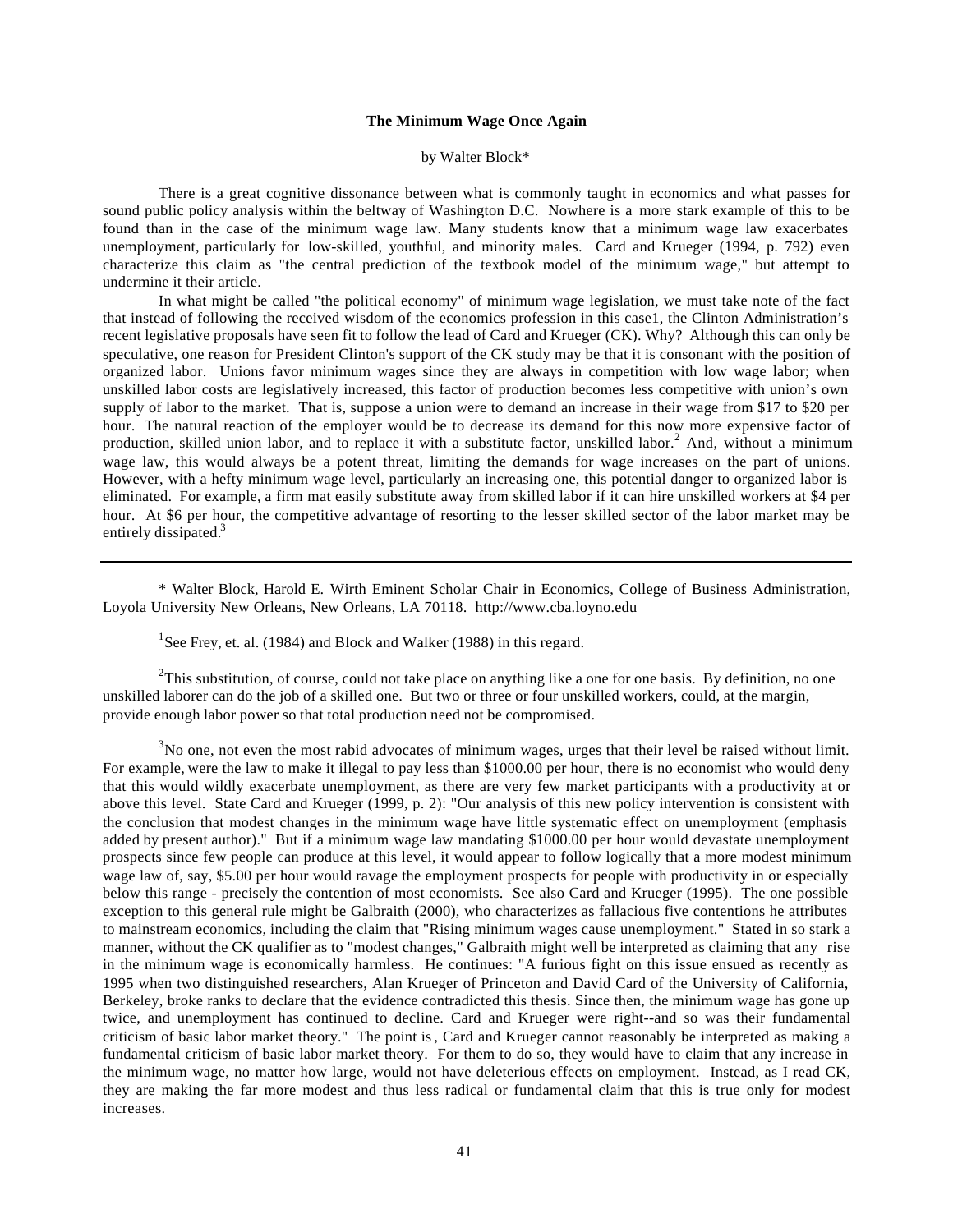What is the case in behalf of minimum wages offered by CK? New Jersey raised its minimum wage floor from \$4.25 to \$5.05 per hour on 1 April 1992. Card and Krueger attempt to assess the unemployment effects of this change as of 5 November - 31 December 1992, roughly seven and a half months later, and were unable to find any.<sup>4</sup> So, they conclude that there were none. In response, I discuss several errors of omission and commission, on theoretical and empirical grounds; I maintain, as a result, that their dismissal of conventional economic theory was premature.

CK's sample is the employment and wage experience of the employees of 399 fast-food restaurants in New Jersey and Pennsylvania -- 321 in the former state that were subject to the new wage minimum and 78 in the latter state that were not affected by the increase. They make several comparisons.

- One is between the pay and unemployment patterns in their New Jersey sample versus their Pennsylvania control group.
- Another contrasts the state of affairs prevailing in New Jersey before and after the imposition of the new minimum wage level (\$5.05) on 1 April 1992. Their first wave of interviews took place during the period 15 February and 4 March 1992. Their second set occurred between November 5 to December 31, 1992.
- A third comparison was between low- and high-wage employers in New Jersey, the latter presumed not to be affected by the increase in the mandated wage level.

What did CK find? No matter which of the three ways the experiment was conducted, there was no reduction in employment in the affected restaurants in New Jersey. On the contrary, there was a small but statistically significant increase in jobs in these cases. CK attempt to eliminate other alternative explanations for this phenomenon. These deserve scrutiny.

**Reliability**. First, and most obvious, is data reliability. CK (1994, p. 778) base their case for reliability on the ground that there was a high correlation between the two sets of answers, ranging from .70 to .98, between the "responses of 11 stores that were inadvertently interviewed twice." But this is disquieting on several grounds. For one thing, it shows that they were so confident about the accuracy of their data that they didn't even purposefully plan to test for the possibility of erroneous response or bias, or other sources of data incompatibility. For another, these correlations are merely between two sets of answers to the same questions. Even if they were both wildly inaccurate as measured against reality, they would still be expected not to diverge too much from each other. Third, the higher correlation, .98, was for the price of a meal, a mere control variable; the lower one of .7 was for the number of employees. But the latter variable is absolutely crucial to their analysis, while the former is of relatively less interest.<sup>5</sup> Furthermore, this correlation attests, at best, only to the accuracy of the first wave of interviews. Of far greater importance is the second wave, from which the actual employment experience after the legislated boost in compensation is derived. CK may have confidence in the accuracy of their data, but the data are suspect, if only on the grounds that they buttress a counterintuitive finding, namely, that minimum wage increases have positive employment effects.<sup>6</sup>

 $4$ Addison and Blackburn (1999. p. 393) reach a similar conclusion, albeit through a different "reduced form" methodology. Their analysis focuses not directly upon the employment effects of minimum wages, but rather on the implications of this law for poverty rates. They maintain that "a 25% increase in the minimum wage should lower the 1996 poverty rate ... by 9%..." For further support of this enactment see Quigley (1996, p. 513) who concludes: "Reforming the minimum wage by raising it and indexing it for inflation is a critical step toward attaining Franklin Delano Roosevelt's goal of assisting the nation's working poor by providing 'a fair day's pay for a fair day's work.'" For views critical of minimum wages, see Hutchison (1997), Berman (1995), and Deere, Murphy and Welch (1995), Block (1996), Almeida and Block (forthcoming), Ritchie, McGee and Block (forthcoming), McInerney (1997), and McCormick and Block (forthcoming).

<sup>5</sup>This does not mean of no interest at all. Surely, in the words of an anonymous referee, if "one or ... all producers (can) raise price to compensate for increased labor cost (this) would be of considerable interest." I agree. But if this occurs, then employers need not much reduce the size of their labor force in the face of a mandated wage increase. However, it is the latter phenomenon which is the major issue of debate; the former is only important, insofar as it impacts on the latter. Further, there is reason to believe that the ability of producers to raise price in reaction to an increase in the minimum wage level is rather limited. For, if they could increase final goods prices, now, without any sharp negative repercussions, why was this option not available to them before this change in the law?

<sup>6</sup>This, despite the recognized unreliability of survey data, particularly unpaid (that is, the respondents were not compensated for their labor and thus it may be expected to be of lower quality), and by telephone.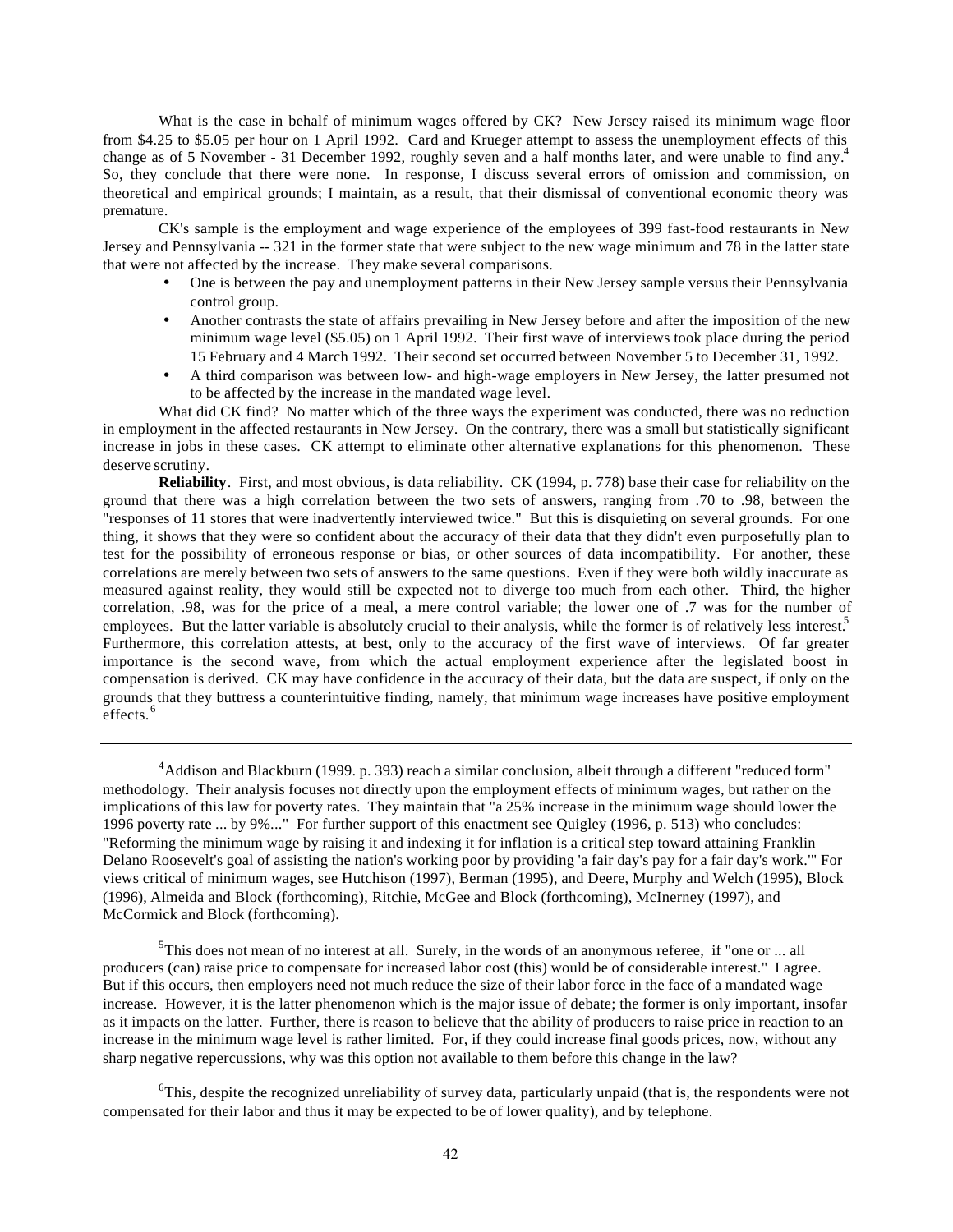**Choice of subjects**. The second difficulty concerns their choice of subjects: fast-food employees. To be sure, there may be some advantages in this choice; such establishments, after all, are a leading employer of unskilled labor, and data are easy to collect. But while the "products of fast food restaurants are relatively homogeneous" (1994, p. 774), a relatively peripheral issue, this does not really apply to job requirements, an issue crucial to their findings. That is to say, while the typical consumer cannot readily tell one McDonalds' burger from another, this is not true of the ability of the manager to distinguish one employee of such an establishment from another.

How does heterogeneity enter into such low-skill occupations? In many ways: employees must come to work on time and stay on for their full tour of duty, otherwise staffing decisions are rendered more difficult; those who deal with the public must attain a "the customer is always right" outlook, and a demeanor consistent with this thought; even those behind the scenes (e.g., the cooks) must cooperate with one another. The last thing management wants is intrastaff fights or altercations between employees and customers. Employees, moreover, must take direction from management without resentment, even though this often occurs across racial, ethnic, and gender lines. In addition to reliability, cheerfulness, and docility, there is of course enthusiasm, a hard work ethic, cleanliness, etc. Workers can and do differ in all of these dimensions.

If CK were seeking homogeneity of job specifications, they might far better have looked at factory work.<sup>7</sup> There are, to be sure, heterogeneity "problems" there too. There is no field of human endeavor where heterogeneity is completely absent. But heterogeneity is likely to be of less importance on an assembly line.

Nor can we ignore the fact that heterogeneity is very important: Employers will fire their least productive workers in response to an artificially mandated wage increase and substitute better ones in their places. (The reason better ones were not originally hired is that poorer ones could be had at lower wages. But now, with the advent of the increase in the minimum wage, the latter option is no longer available, and the former seems preferable.)

**Narrowness of sample**. A third problem arises with the narrowness of CK's choice of subjects. Coerced rises in wage minima will have adverse employment effects on all those with productivity below stipulated levels. By excluding all but some 8,000+ workers in total (some 400 stores with an average of just above 20 employees each) from their purview, CK look at a small cohort of the total economies of New Jersey and Pennsylvania. This buy-oneticket-in-a-lottery strategy is practically guaranteed to fail to take into account widespread unemployment effects. Suppose, for example, that CK had concentrated only on low-skilled gas station attendants before the advent of self service. The unemployment effects of a similar wage increase might have been equally nonidentifiable, spilling over to other industries more able to adjust quickly than this one.

**Temporal adjustment**. A fourth drawback to their analysis concerns timing; CK confine themselves to the relatively short run. And not unrelated to this, there is also a difficulty with the percentage change (18 percent) in the required wage rate. They gave this industry a scant seven months to respond to the new mandate.<sup>8</sup> Had they dealt in similar fashion with the operators of manual elevators when the minimum wage rose from \$.40 to \$.75 per hour when few were yet automated, they undoubtedly would have found almost zero negative employment impact. And yet within a few years of this experiment, virtually all of these jobs were obliterated by minimum-wage-inspired automation. What, then, is the relevant lag effect in this particular case? I expect that this is far longer than a mere seven months, since technological innovations in the fast-food industry will probably take far longer than in vertical transportation.

It is exceedingly speculative to try to anticipate the possible course of future inventiveness in this field that will be engendered by this minimum wage increase. It is an entrepreneurial, not an economic, task. But as CK do not vouchsafe us with even a discussion of lags, this oversight must be made good somehow.

How, then, will entrepreneurs substitute out the suddenly more expensive factors of production, unskilled labor, which has now been priced out of the market? One possibility, of course, is robotics or artificial intelligence. But this, unlike automatic elevators in an earlier epoch, seems decades away. Another insight might be garnered by borrowing a leaf from grocers, pharmacists, and other retail merchants, who utilize universal product codes. Yet another unskilled-labor-saving device might be to copy the trend in filling stations and make more use of self service.

<sup>&</sup>lt;sup>7</sup> Deere, Murphy and Welch (1995, p. 52) use the homogeneity assumption to shine a spotlight on the economics of minimum wages: "If the world were simple, then the implications of increases in the minimum wage would also be simple. For example, if wages were the only form of compensation, if there were no fringe benefits or job amenities, and if all workers were of uniform quality, then everyone would get the same wage. A minimum that attempted to raise the wage would reduce employment."

<sup>&</sup>lt;sup>8</sup>Comparing 1 April with 3 December the midpoint of their second wave interviews yields 7.1 months, not the 8 they report on page 775.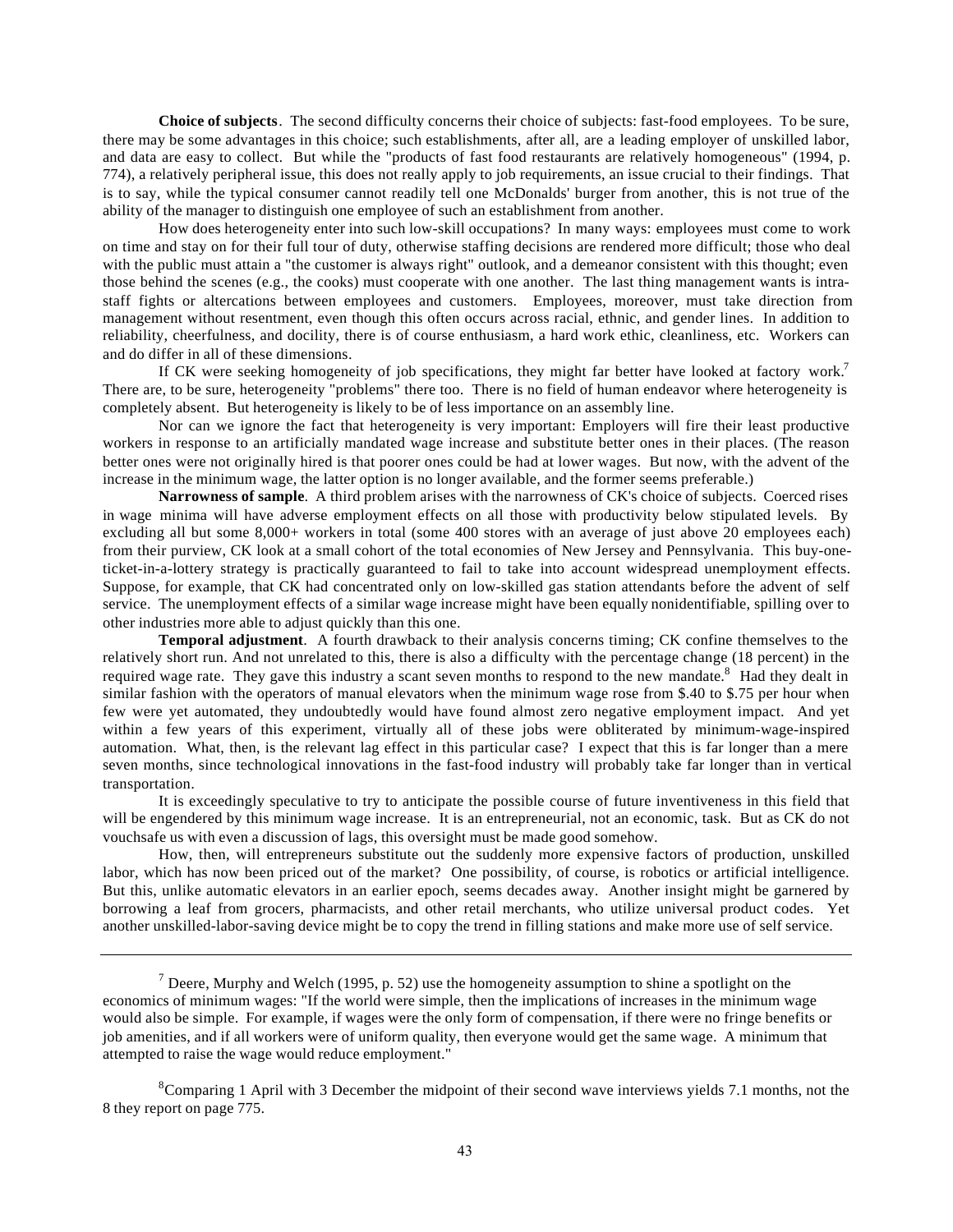This has already been done, in some fast food cases, with regard to drinks.

How long will it take for this phenomenon to significantly reduce the demand for unskilled labor? This is extremely difficult to say. But judging from the results reported by CK, seven months would appear to be too short a time span to capture all of the forthcoming unemployment effects of this law.

CK do not attribute their findings to flawed statistics, an insufficient time lag, a relatively modest increase in the minimum wage level, or an exceedingly narrow coverage of industries, but rather to the presence of monopsony. On the face of it, this is not compelling. Say what you will about New Jersey, no one has yet seen fit to characterize it as a one company state. Even on the heroic assumption that monopsony is itself a logically coherent analytic construct, it strains all credulity to apply it to this case.<sup>9</sup>

What are the problems? Outsiders will enter the market to take advantage of the profits earned by the monopsonist; in the absence of entry barriers, monopsony, even if it could become established in the first instance, cannot long endure. Workers, too, are mobile, even if not perfectly so. Were their wages pushed below levels established by marginal revenue product, they would seek higher wages in areas less dominated by monopsony. Most important, even in the absence of these other considerations, the neoclassical monopsony analysis admits of only a very narrow window of opportunity for "ameliorative" legislation such as the minimum wage. This is because each monopsonist faces slightly different cost and demand schedules. And yet minimum wages can only have positive employment effects if their rise is between points Wm and Wc in Figure 1.<sup>10</sup> But if every monopsonist confronts different cost and demand schedules, in order not to generate negative employment effects a different minimum wage range must be mandated for each.<sup>11</sup> But this is clearly a manifest impossibility, something never even contemplated by advocates of government intervention into labor markets, such as CK.



Then, too, there is the issue of general vs. specific training (Becker, 1964). In the former case, marginal revenue product is the same whether working for the present employer or for any other. In the latter case, if the employee migrates to another firm, his productivity is lower. This, in effect, "ties" the worker to his present employer, since skills are in part firm specific.

It is readily apparent that if there is any scope for monopsony, it is with regard to specific, not general, training. But this is very damaging for the CK analysis. For specific training is positively correlated with high skill;

<sup>9</sup> For a critical view, see Armentano (1972, 1982), Armstrong (1982), Block (1977, 1994) Rothbard (1962).

 $10$ S is the supply curve of labor, D is the demand curve (equal to the Value of the Marginal Product of Labor), and MFC is Marginal Factor cost to the monopsonist. The perfectly competitive industry in the factor market would locate at C, paying wages of Wc and hiring Qc of labor. The monopsonist would locate at M, and hire Qm workers at a wage of Wm.

 $11$  The range is depicted in Figure 1 by the distance Wm-Wx. This is because at a minimum wage lower than Wm the monopsonist will not be forced to increase his pay offer, and if it is higher than Wx, there will be unemployment effects even for the monopsonist.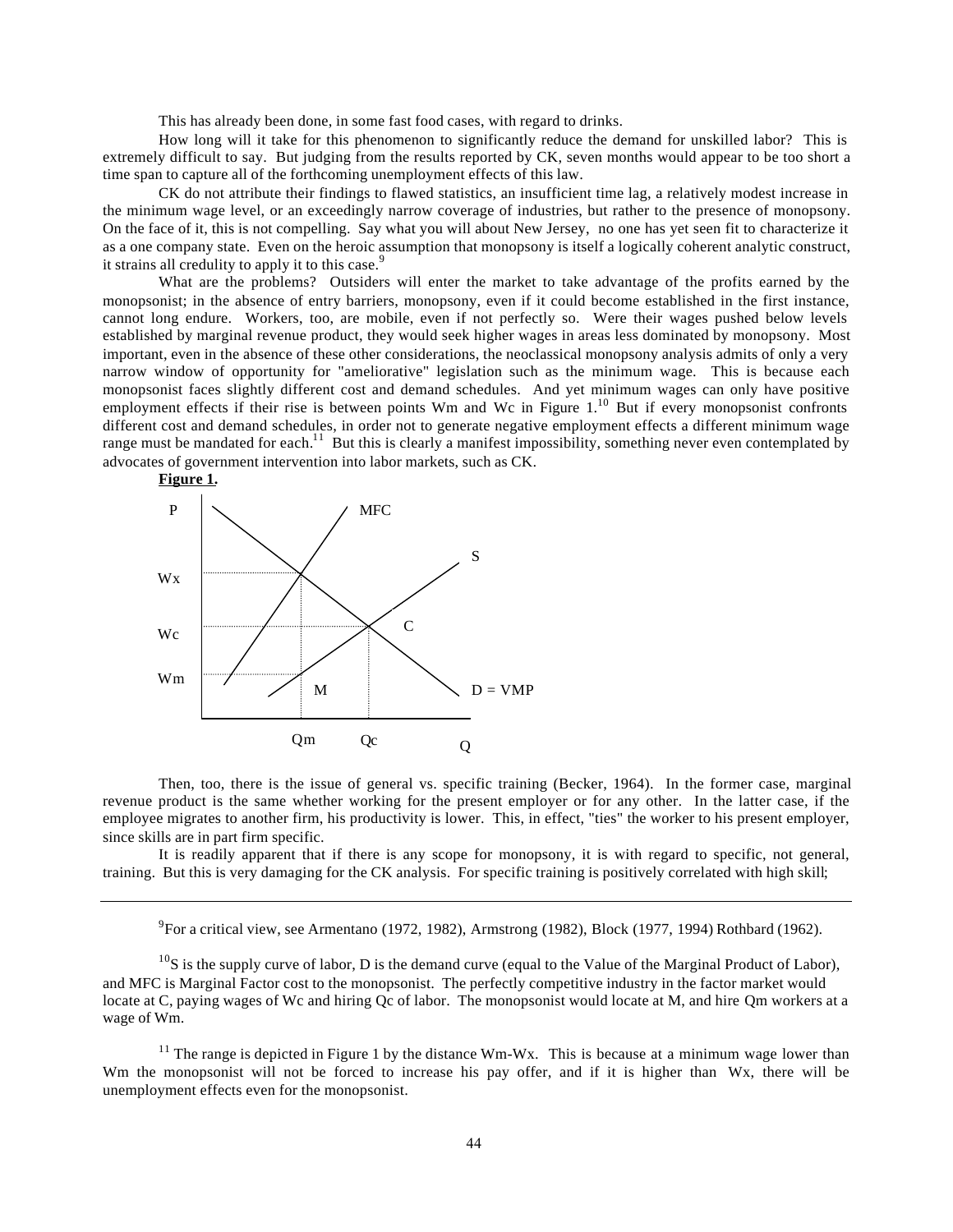those with general training tend to be less skilled. Thus, CK are attempting to apply the monopsonistic model to a sector of the labor market where it patently does not apply: to unskilled, generally-trained workers, who are free to take on other jobs, at least as far as the fear of diminution of productivity elsewhere is concerned. CK would have had a better case for linking highly-skilled workers to monopsony, but their wages usually far exceed mandated minimum wages.<sup>12</sup>

A further critique of the CK thesis has been articulated by Gary Becker. In his view, ceteris was not paribus in the research undertaken by CK. States Becker (1995, p. 10):

"The higher federal minimum in 1990 and 1991 caused a much larger drop in New Jersey's teenage employment than Pennsylvania's, which could explain why employment did not fall more in New Jersey when that state increased its own minimum in 1992. New Jersey employers presumably anticipated the increase in their state's minimum when they sharply cut employment in responding to the earlier wage hike."

As well, there is a wealth of pertinent empirical evidence on this topic amassed by the economics profession over many decades. It shows the deleterious effects on employment for the unskilled; this applies to the minimum wage law in general, and to raising it to any given level in particular. This empirical record, alone, should have given CK pause for thought.

Even more daunting is the fact that their findings are contrary to economic law. It is a matter of basic theory that in equilibrium, wages tend to equal marginal revenue product.<sup>13</sup> If wages are above this level, losses and eventual bankruptcy may result.<sup>14</sup> If wages are below marginal revenue product, there is a proclivity for the employer to lose his labor force: either the quit rate will rise as employees seek better opportunities, or other employers will bid for the underpaid workers in an attempt to profit from them.<sup>15</sup> It is only when wages equal productivity that there is no internal impetus for further change.

This being the case, an elevation in the minimum wage level is bound to exceed the marginal revenue product of at least some additional workers. These people, then, are primary candidates for unemployment. A finding that the minimum wage level rose, and that employment did not fall but actually increased, is therefore highly anomalous. It cries out for explanation. On the level of pure theory, then, it must count against CK that -- apart from the economically dubious monopsony argument -- they felt no need to account for their anomalous findings.

One last issue overlooked by CK concerns non-monetary compensation: it is possible that the negative impact of minimum wages on unemployment may be masked by the phenomenon of fringe benefits and working conditions (see Wessel and McKenzie). In response to the mandation of a higher minimum wage, the employer can reduce the fringe benefits enjoyed by his workers and the amount of money he invests in their working conditions (e.g., air

 $12$  There are, perhaps, no more highly skilled workers than professional athletes. Their feats of derring-do, the required natural ability and years of intensive practice serve as a natural entry barrier. If anyone ought to be victimized by monopsony, according to neo-classical theory, it would be these workers. But even here, as shown by the continual rise of foreign and other competing leagues, these laborers, supposedly helpless in the face of the monopsonistic threat, are not at all victimized.

 $13$  I have reservations about the neoclassical model of industrial organization, which makes much of the distinction between monopoly (or monopsony) and perfect competition, based, mainly, on the number of firms in an industry and the concentration ratios of the leading four or eight firms, e.g., the Herfindahl index. On this see Armentano (1972, 1982, 1991), Armstrong (1982), Block (1977, 1982, 1994), DiLorenzo (1997), Boudreaux and DiLorenzo (1992), High (1984-1985), McChesney (1991), Rothbard (1970a), Shugart (1987), Smith (1983). But for purposes of the present paper, I adopt this model, and assume that the firm depicted in Figure 1 is either perfectly competitive or monopsonistic (I am comparing the two) in the labor market, while perfectly competitive in the product market it faces.

<sup>14</sup>Labor, of course, is only one factor of production. Where it comprises a small proportion of total costs, the firm may well survive by substituting now relatively cheaper factors for the now more expensive labor. However, in (service) industries where labor comprises a very high proportion of the total, losses and eventual bankruptcy are rendered more probable.

<sup>15</sup> We assume, here, that information is readily available to either the employer or employee or both.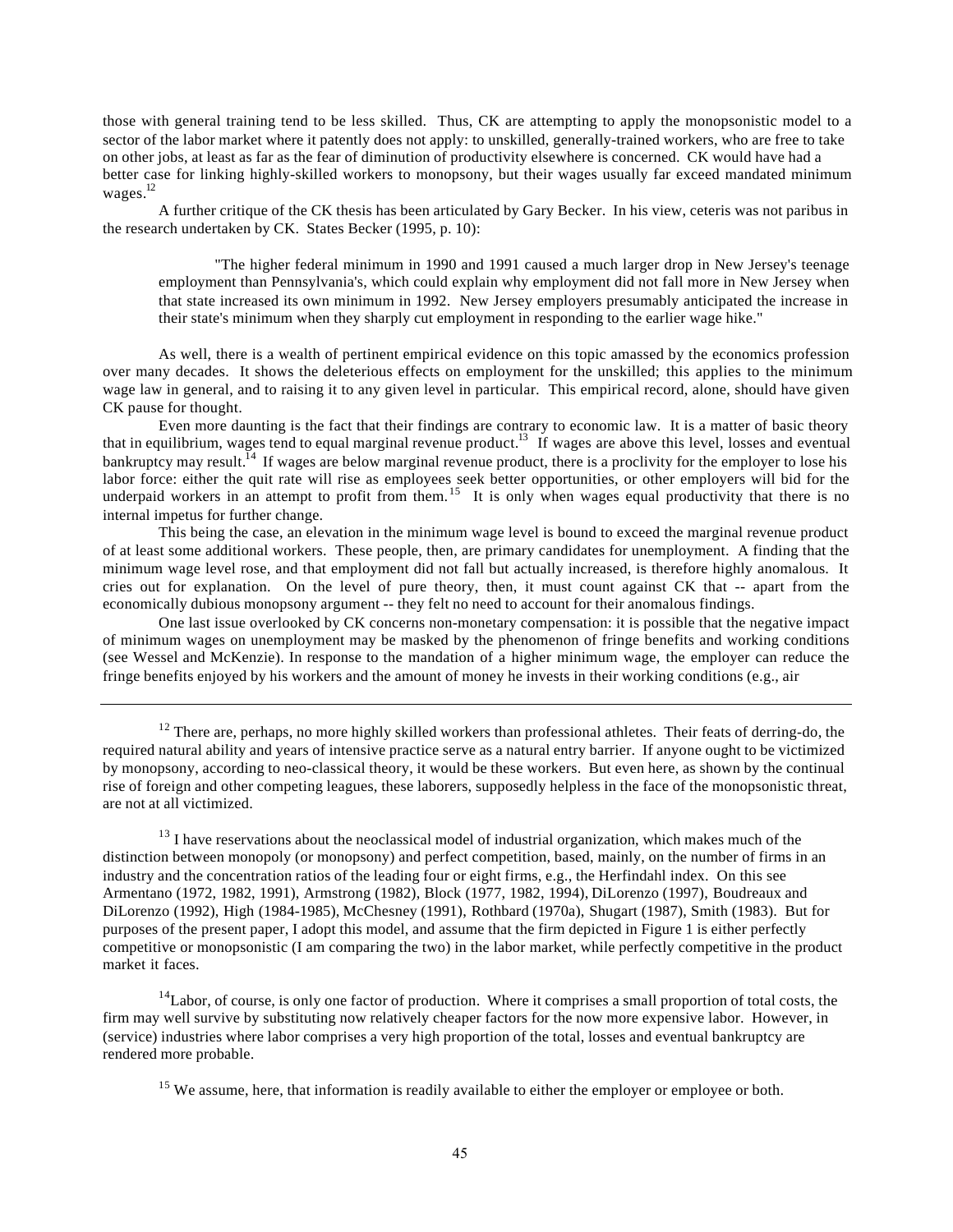conditioning, level of cleanliness, decor, music, etc.) If so, then the total money expenditure made in behalf of employees need not rise, even in the face of a legal requirement than money wages increase. Total wages equal money wages plus non-pay packet expenditures, and if the money wages rise while the non-monetary spending in behalf of employees falls, then total compensation need not rise. If so, there will be a minimum wage unaccompanied by additional unemployment in a context where traditional theory need not be jettisoned to any degree, neither that implied by CK (1994) nor even the more extreme version of this offered by Galbraith (2000).

But let it not be thought that the failure of the minimum wage raise to increase unemployment due to this phenomenon is an argument in behalf of this public policy. For there will be losses in utility, even if unemployment does not increase. Why? This is because we must assume that the previous allocation of total compensation over money wages, fringe benefits, and working conditions tended to be optimal. Certainly, the employer has every incentive to provide equally expensive non-monetary compensation to his employees when they prefer this, and not, when they do not. Specifically, better fringes and improved working conditions are supplied to workers only when they cost less for the firm to provide than they are worth to the worker. But when the minimum wage law forces the business to increase money compensation at the cost of more highly valued fringe benefits and better working conditions, this renders the total pay less attractive. These jobs may pay more, due to the minimum wage law, but since the higher monetary compensation comes at the expense of the even more highly valued non monetary aspects of compensation, it cannot be said that even the worker not unemployed by this law is a beneficiary of it.

In conclusion, we ask a question. Which is more reasonable? That economic law somehow has been repealed in New Jersey, or that CK's methodology is wanting in one or more of the ways indicated above?<sup>16</sup> The answer, at least from this quarter, is clear.

<sup>&</sup>lt;sup>16</sup> Two public opinion surveys of economists asked 27 different questions about public policy issues, in an attempt to gauge the level consensus within the profession (Frey, et. al. 1984; Block and Walker, 1988). A statement which garnered amongst the highest degree of agreement of all these questions read as follows: "A minimum wage increases unemployment among young and unskilled workers."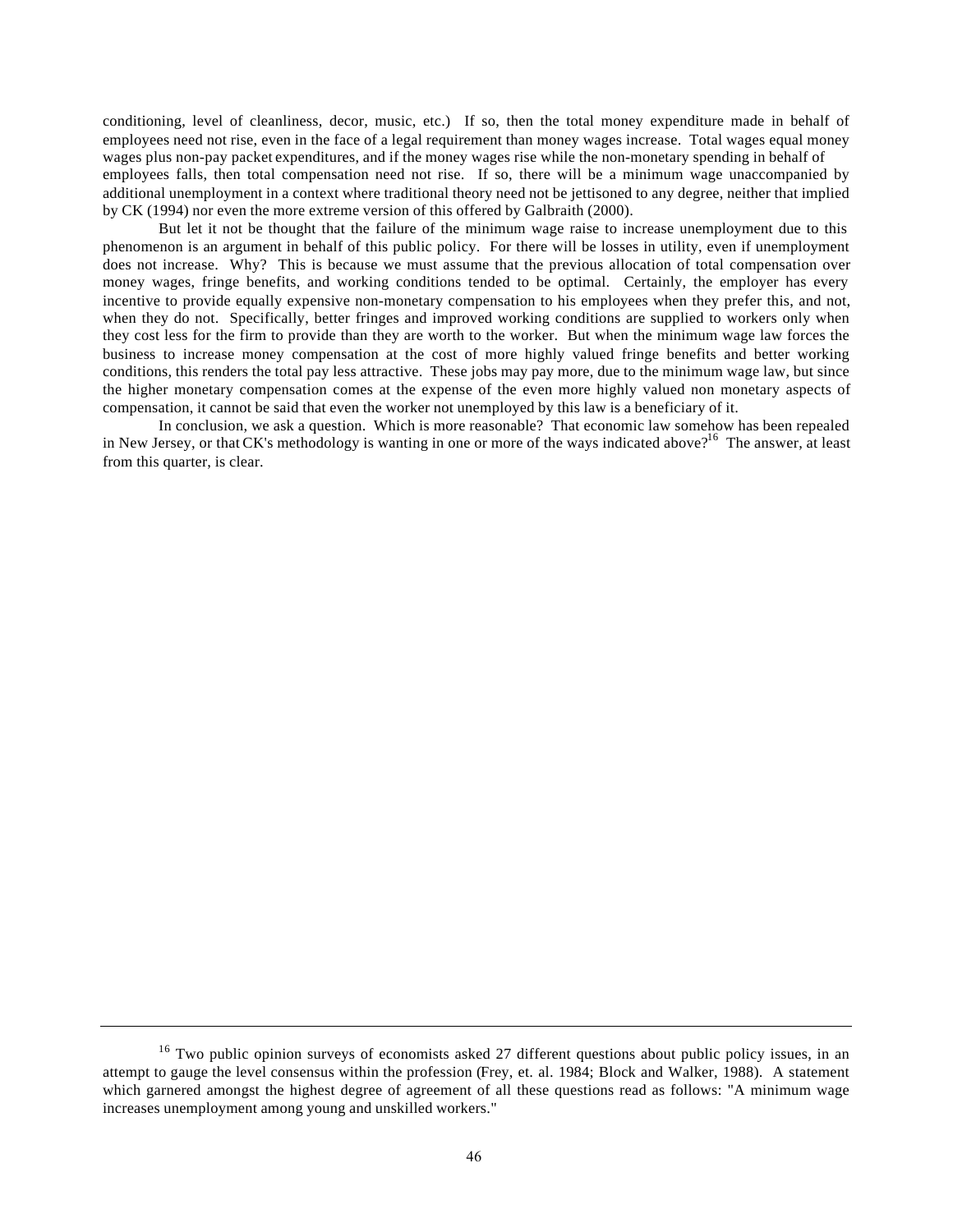## **Bibliography**

Addison, John T., and McKinley L. Blackburn, "Minimum Wages and Poverty," 52 Industrial and Labor Relations Review, 393 (1999).

Almeida, Michael and Walter Block, "Higher Minimum Wages Advance Poverty," Commentaries on Law and Economics, forthcoming.

Armentano, Dominick T., The Myths of Antitrust, New Rochelle, N.Y.: Arlington House, 1972.

Armentano, Dominick T., Antitrust and Monopoly: Anatomy of a Policy Failure, New York: Wiley, 1982.

Armentano, Dominick T., Antitrust Policy: The Case for Repeal, Washington, D.C.: The Cato Institute, 1991.

Armstrong, Donald, Competition vs. Monopoly, Vancouver: The Fraser Institute, 1982.

Becker, Gary, Human Capital, New York: The National Bureau of Economic Research, 1964.

Becker, Gary, "It's Simple: Hike the Minimum Wage, and You Put People Out of Work," Business Week Magazine, 6 March 1995.

Berman, Richard B., "New Evidence on the Minimum Wage: The Crippling Flaws in the New Jersey Fast Food Study," Washington D.C.: Employment Policies Institute, 1995.

Block, Walter, "Austrian Monopoly Theory -- a Critique," The Journal of Libertarian Studies, Vol. I, No. 4, Fall 1977, pp. 271-279.

Block, Walter, Amending the Combines Investigation Act, Vancouver: The Fraser Institute, 1982.

Block, Walter, "Total Repeal of Anti-trust Legislation: A Critique of Bork, Brozen and Posner, Review of Austrian Economics, Vol. 8, No. 1, 1994, pp. 35-70.

Block, Walter, "Labor Market Disputes: A Comment on Albert Rees' 'Fairness in Wage Distribution,'" Journal of Interdisciplinary Economics, 1996, Vol. 7, No. 3, pp. 217-230.

Block, Walter, and Walker, Michael, "Entropy in the Canadian Economics Profession: Sampling Consensus on the Major Issues," Canadian Public Policy, Vol. XIV. No. 2, June 1988, pp. 137-150.

Boudreaux, Donald J., and DiLorenzo, Thomas J., "The Protectionist Roots of Antitrust," Review of Austrian Economics, Vol. 6, No. 2, 1992, pp. 81-96.

Card, David, and Krueger, Alan B., "Minimum Wages and Employment: A Case Study of the Fast-Food Industry in New Jersey and Pennsylvania," American Economic Review, Vol 84, No. 4, September 1994, pp.772-793.

Card, David, and Krueger, Alan B., 1995. Myth and Measurement: The New Economics of the Minimum Wage, Princeton, NJ: Princeton University Press.

Card, David, and Krueger, Alan B., "A Reanalysis of the Effect of the New Jersey Minimum Wage Increase on the Fast-Food Industry with Representative Payroll Data," working paper #393, Princeton University Industrial Relations Section, December 1997, Revised January 1999.

Deere, Donald, Kevin M. Murphy and Finis Welch, "Sense and Nonsense on the Minimum Wage," Regulation, No. 1, 1995.